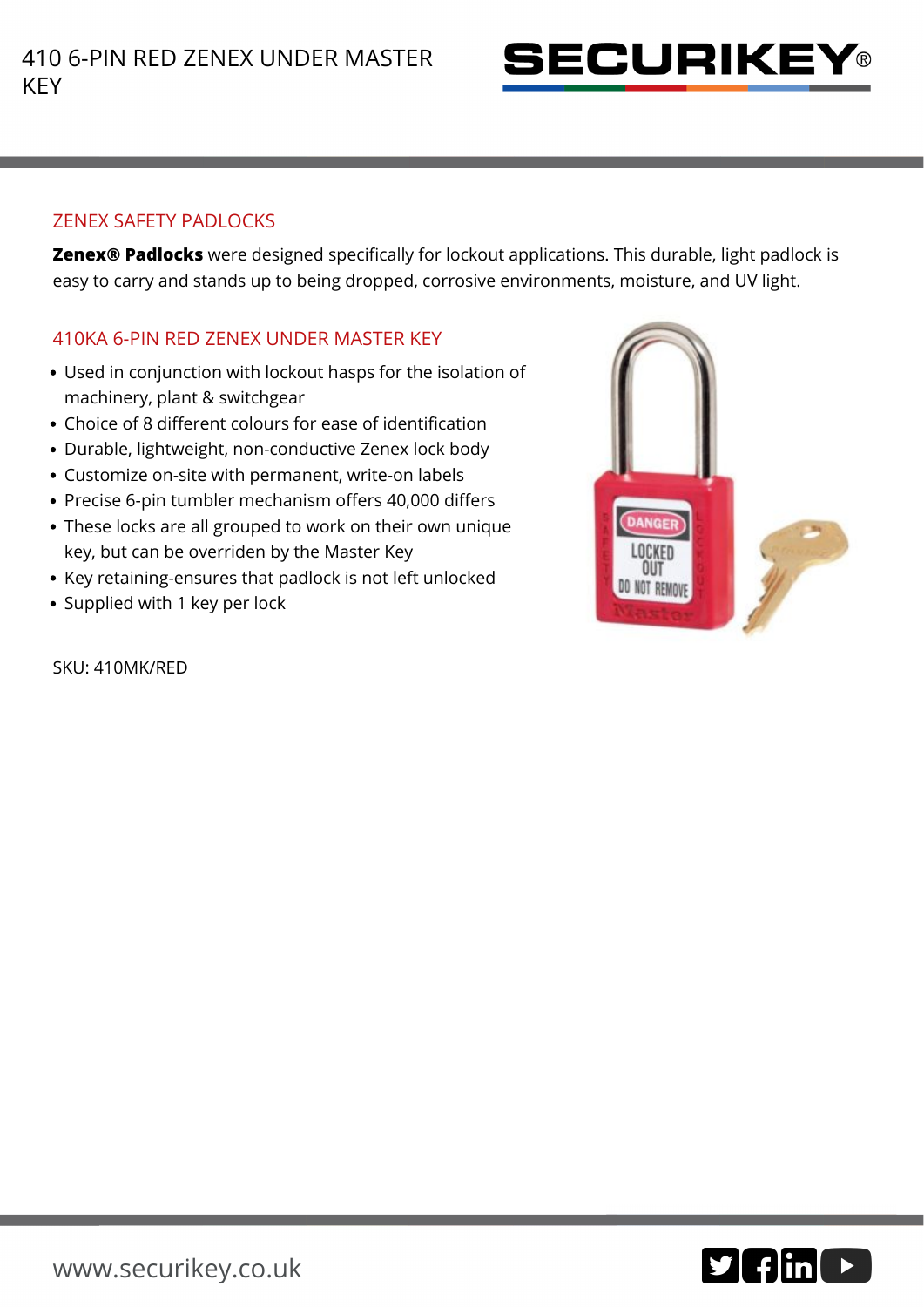

## ADDITIONAL INFORMATION

| Weight                                        | 0.112 kg         |
|-----------------------------------------------|------------------|
| <b>Dimensions</b>                             | 38 (W) mm        |
| <b>Shackle Diameter</b>                       | 6mm              |
| <b>Vertical Shackle</b><br><b>Clearance</b>   | 38mm             |
| <b>Horizontal Shackle</b><br><b>Clearance</b> | 20 <sub>mm</sub> |
| <b>Body Width</b>                             | 38mm             |

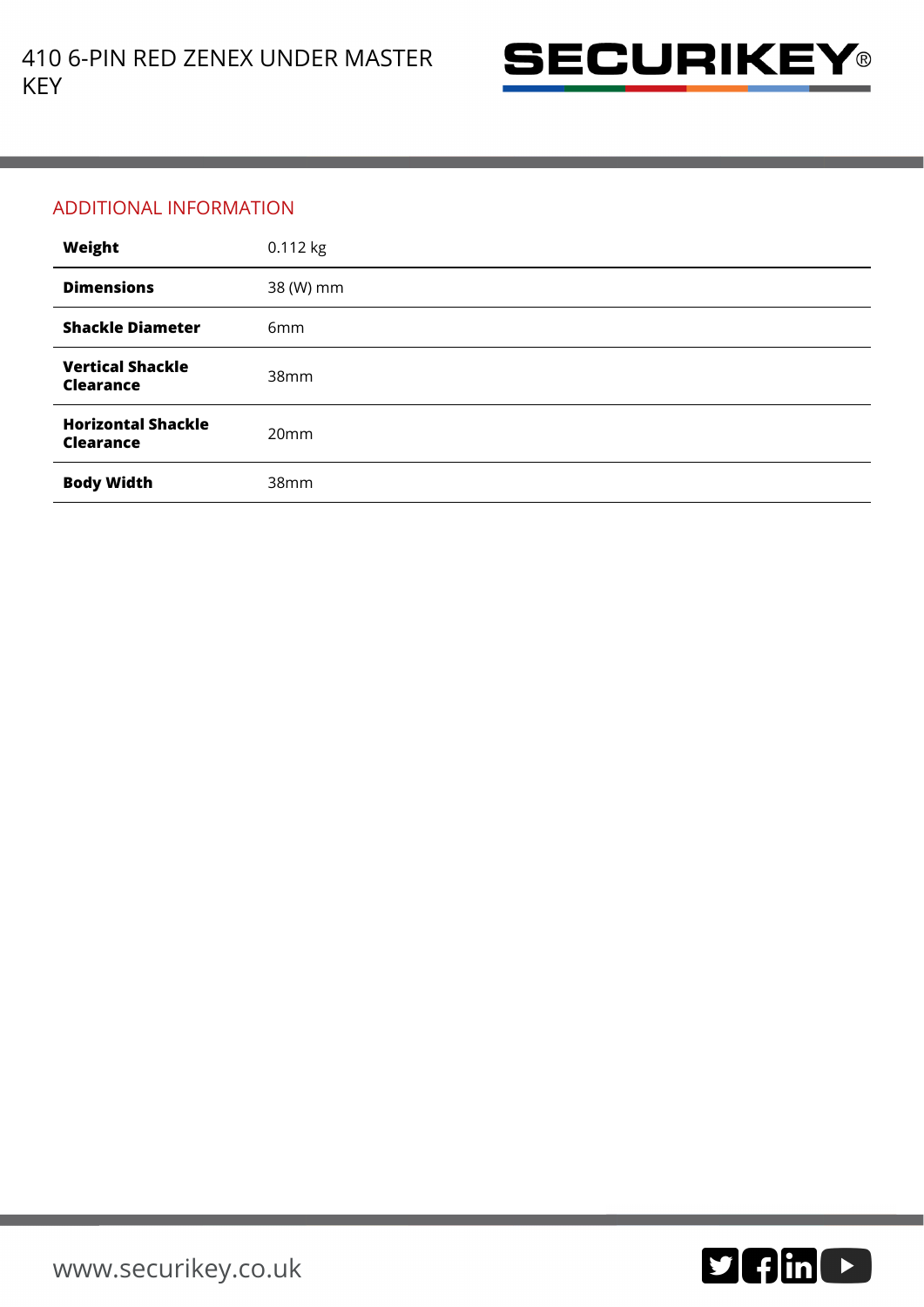

## 410 6-PIN RED ZENEX UNDER MASTER KEY IMAGES



410 Safety Padlock Colour Variations